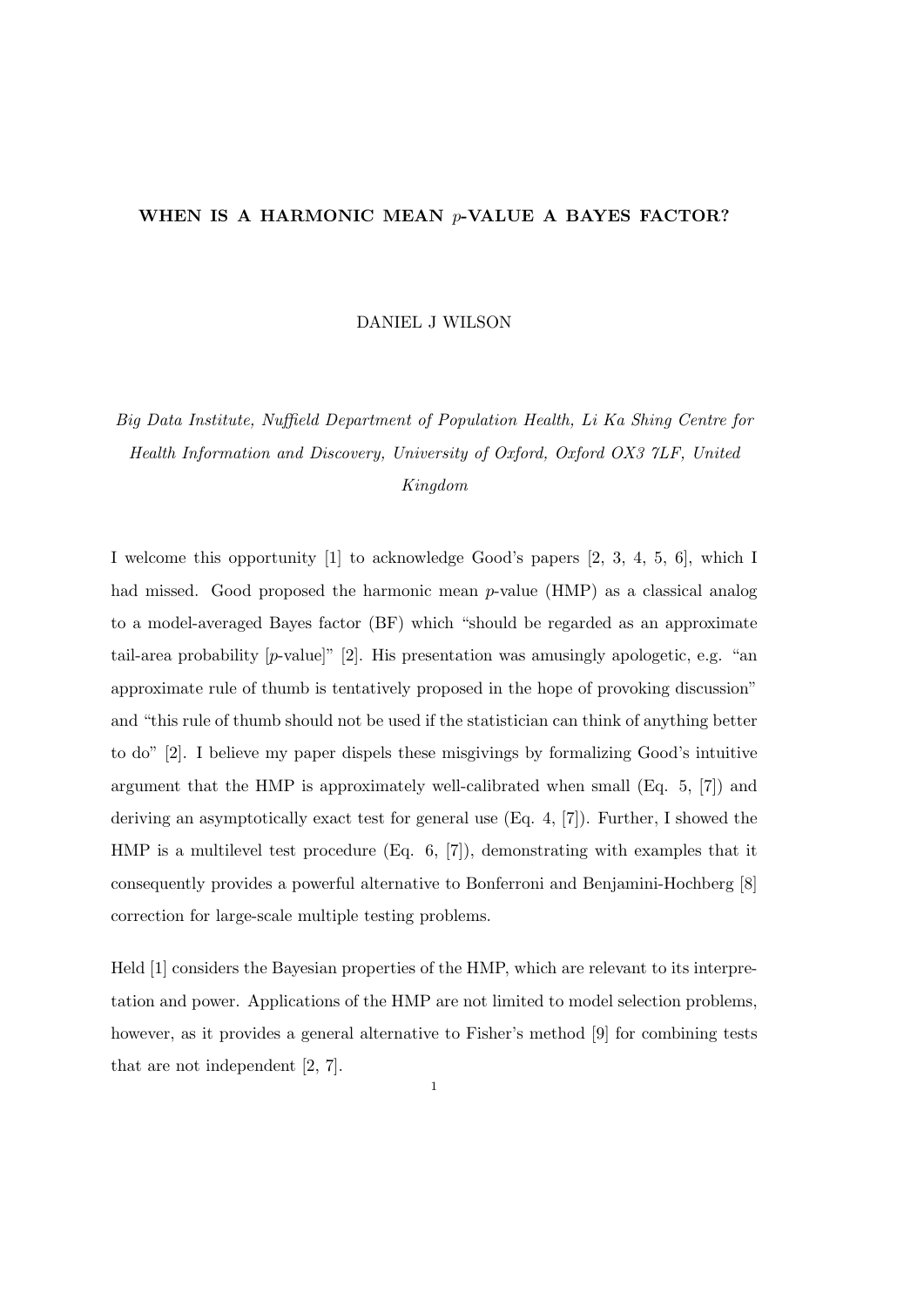Good claimed that the HMP is inversely proportional to a model-averaged BF based on his empirical observations that

$$
\text{BF} \approx 1/(\gamma p), \quad 3\frac{1}{3} < \gamma < 30. \tag{1}
$$

As he noted, this empirical relationship holds only approximately, it holds better for small p, and  $\gamma$  is not strictly constant in p [2].

Good's claim depends on the density of p-values under the alternative,  $f(p|M_A)$ . Random variables with distribution functions regularly varying at zero  $(RVRV_0)$  [10] appear to capture Good's empirical observations, producing

$$
BF = \frac{f(p|M_A)}{f(p|M_0)} = f(p|M_A) = \xi S(p) p^{\xi - 1}, \qquad 0 < \xi. \tag{2}
$$

This relationship is approximately inversely proportional for small p and tail index  $\xi < 1$ , but may deviate from strict proportionality through the slowly varying function  $S(p)$ . Thus the model-averaged BF with prior model probabilities  $\mu_1 \dots \mu_L$  would be

$$
\overline{BF} = \sum_{i=1}^{L} \mu_i BF_i \approx \sum_{i=1}^{L} (\mu_i BF_i)^{\frac{1}{1-\xi_i}} = \overline{\xi} \sum_{i=1}^{L} w_i / p_i = \overline{\xi} \, \overline{p}^{-1}, \tag{3}
$$

with weights  $w_i = u_i/\bar{\xi}$ ,

$$
u_i = (\mu_i \, \xi_i \, S(p_i))^{\frac{1}{1-\xi_i}},\tag{4}
$$

 $\bar{\xi} = \sum_{i=1}^{L} u_i$  and HMP  $\hat{p}$ . In the special case that  $p | \mathcal{M}_A \sim \text{Beta}(\xi \leq 1, 1)$ , then  $S(p) \equiv 1$ , and Good's empirical relationship would be considered to hold closely for high-powered tests  $(\xi \ll 1)$  with  $\gamma = \xi^{-1}$ .

Held [1] considers whether the class of alternatives  $p|\mathcal{M}_A \sim \text{Beta}(1,\kappa > 1)$  supports Good's claim. This is an interesting proposition but I have some reservations. The distribution produces a special case of a RVRV<sub>0</sub> (Eq. 2), in which  $\xi = 1$  and  $S(p) =$  $\kappa(1-p)^{\kappa-1}$ . This yields the relationship BF =  $S(p)$ , meaning the BF is a slowly-varying function of p (at zero). Held states that  $-1/\{e(1-p)\log(1-p)\} \approx 1/(e p)$ ,  $p < 0.1$ , is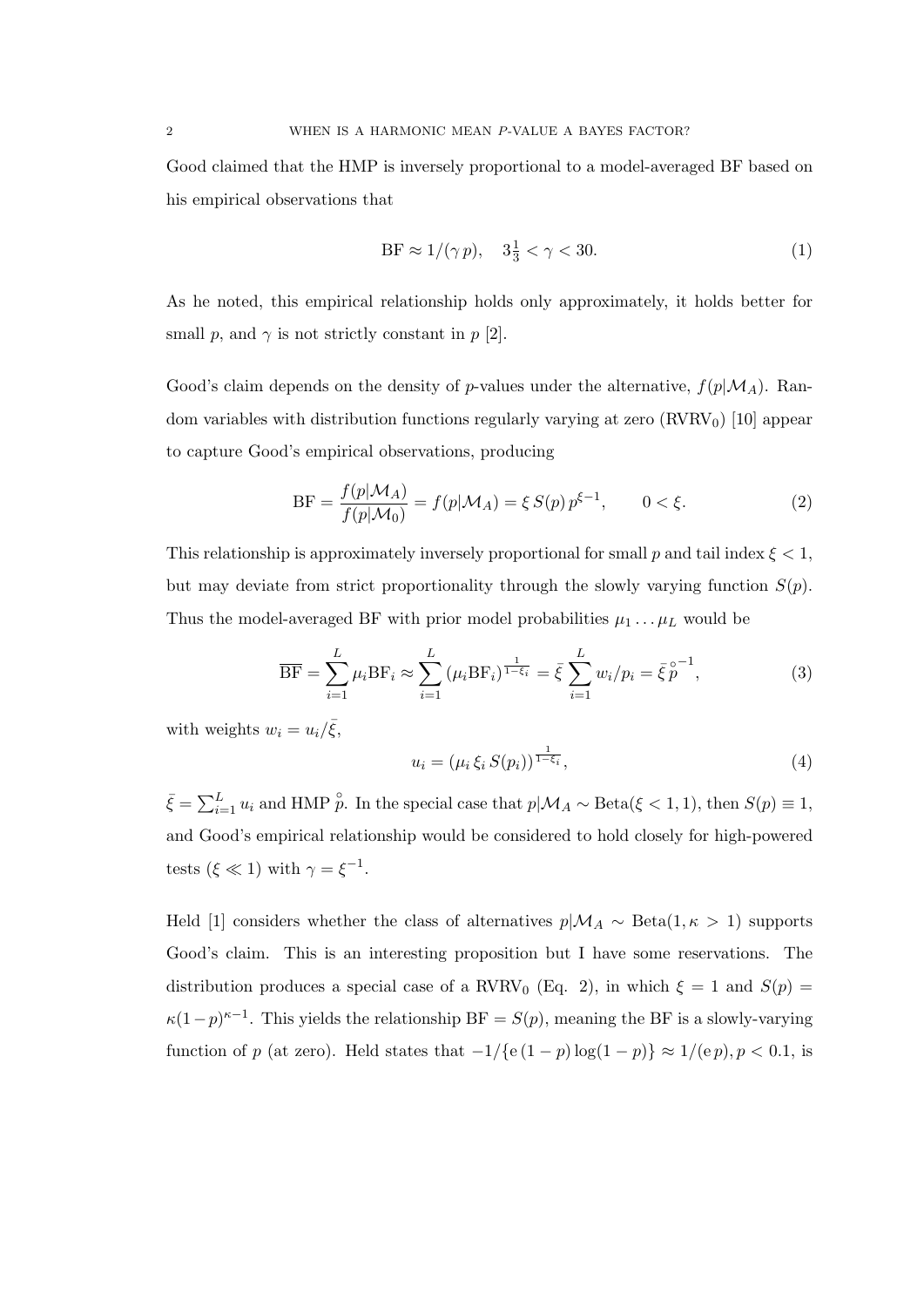an upper bound on this BF. My reservations are first, that a BF slowly varying in  $p$  is inconsistent with Good's empirical observations. Second, Held's bound is a regularlyvarying function of p, making it a loose bound on the slowly-varying BF for small p and imperfect power  $(\kappa < \infty)$  (Fig. 1). In conclusion, for BFs slowly varying in p, Good's claim that the HMP is inversely proportional to the model-averaged BF does not hold. Rather than supporting the Bayes factor interpretation of the HMP, Held's example is valuable in showing where it breaks down.



FIGURE 1. The HMP is strongly inversely proportional to  $\overline{BF}$  when  $p|\mathcal{M}_A \sim$ Beta( $\xi$  < 1,1) but not when  $p|\mathcal{M}_A \sim$  Beta(1, $\kappa > 1$ ), despite the maximum BF argument. BF(p) was calculated from each beta density and  $BF_{\text{max}}(p)$  from the respective upper bound [1, 11].  $\overline{BF}$  and  $\overset{\circ}{p}$  were calculated by simulation:  $L = 1000$  p-values per simulation,  $(L - 1)$  Uniform $(0,1)$  and one Beta $(\xi,1)$ ,  $Beta(1,\kappa)$  or Uniform(0.1) with equal probability, assuming equal weights for  $\hat{p}$ .  $\xi = 0.0352$  and  $\kappa = 44.9$  were chosen to achieve 90% test power at  $\alpha = 0.05$ . R code: https://doi.org/10.6084/m9.figshare.7699955